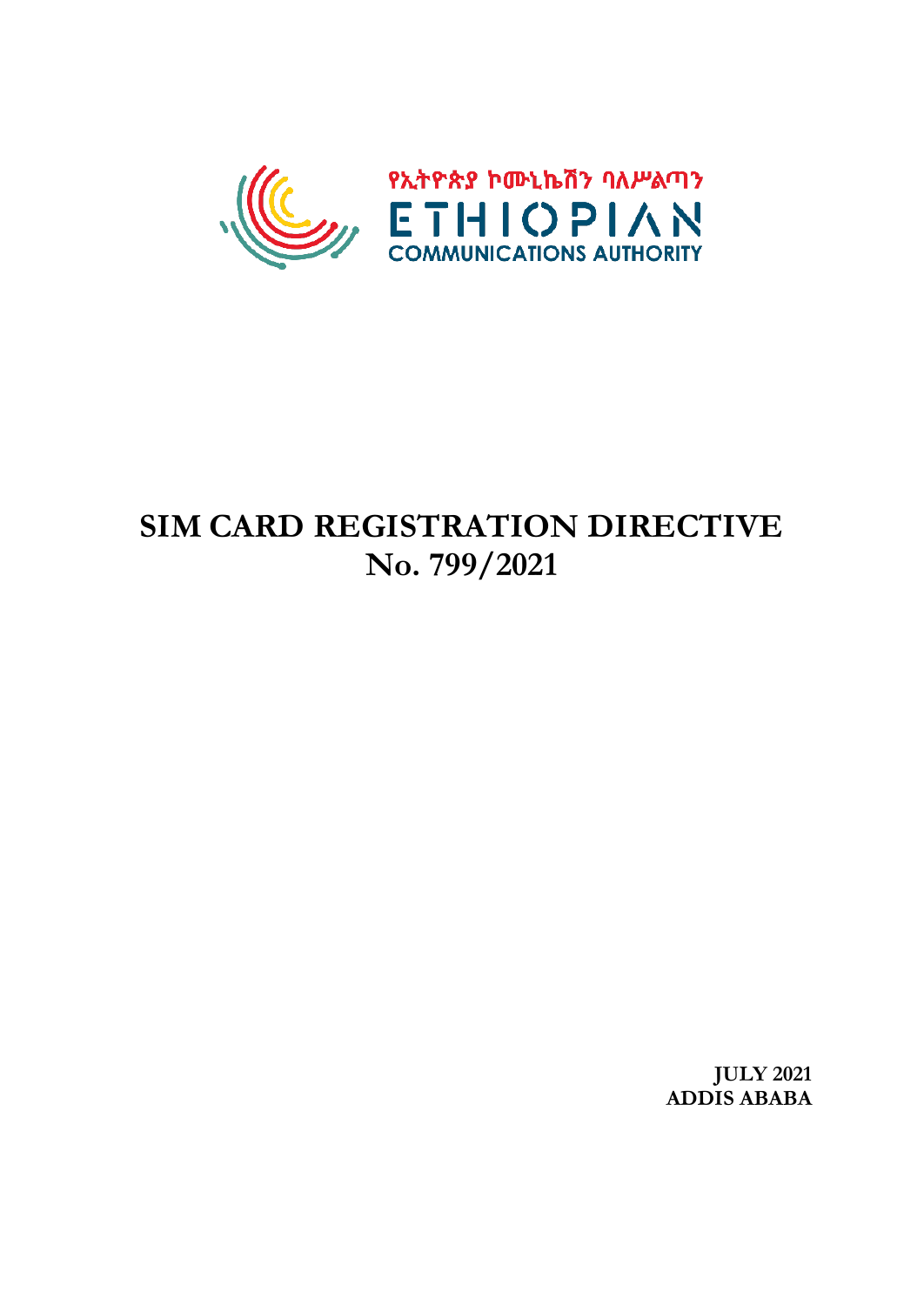# **SIM CARD REGISTRATION DIRECTIVE**

WHEREAS, it is found Important to develop a legal framework that governs the general conditions governing the use of SIM cards;

UNDERSTANDING that it is necessary to properly identify the conditions, under which the SIM card is issued, terminated and suspended;

CONVINCED that it is crucial to develop a regulatory framework to monitor, administer and manage the National Subscription Records;

**NOW, THEREFORE,** the Authority hereby issues this SIM Card Registration Directive in accordance with Communications Service Proclamation No. 1148/2019 Articles 6(2), 51(2) and 54(2).

# **PART ONE GENERAL**

#### **1. Short Title**

This Directive may be cited as the "SIM Card Registration Directive No. 799/ 2021."

## **2. Definitions**

In this Directive, unless the context otherwise requires:

- 1) **"Activate"** means to allow a Subscriber to have full access to a Telecommunications Operator's network service, including the ability to make and receive calls, to send and receive short message services and other services normally provided by a Telecommunications Operator.
- 2) **"Authorized Agent," "Dealer"** or **"Distributor"** means a person appointed or contracted by a Telecommunications Operator to carry out the registration of Subscribers under this Directive.
- 3) **"Authority"** means the Ethiopian Communications Authority established under Article 3 of the Proclamation.
- 4) **"Consent Form"** means a form that the Telecommunications Operator or its Authorized Agent presents to Subscribers with terms and conditions of service, and where the Subscriber knowingly accepts to proceed with the service acquisition process.
- 5) **"Deactivate"** means to disable a Subscriber's access to Telecommunications Services provided by a Telecommunications Operator.
- 6) **"Dispute"** means an issue in contention between licensees, a consumer and a licensee, where one or both parties is aggrieved by the decision and/or conduct of the other, and the parties have failed to reach an amicable resolution after due effort has been made.
- 7) **"Guardian"** means any person who, in a written decision by an Ethiopian federal or state court, is legally recognized as having legal capacity to make decisions on behalf of a child or legally classified as a disabled person.
- 8) **"Identification Details"** means details given by a Subscriber to a Telecommunications Operator or an Authorized Agent, Dealer, or Distributor for the purpose of registration of a SIM Card.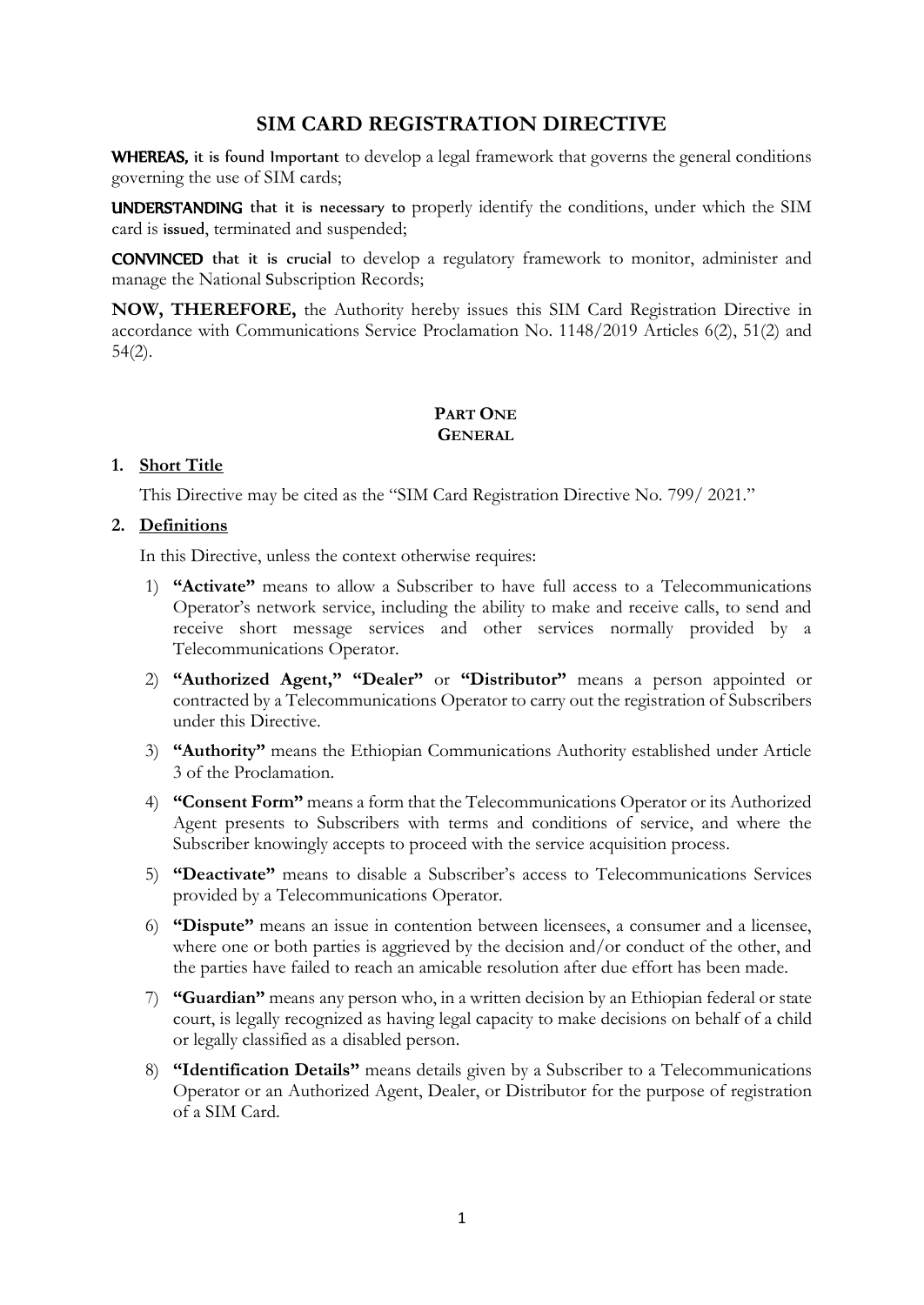- 9) **"National Subscriber Registry"** means information concerning Subscribers that the Authority shall require for the purpose of consolidating and harmonizing the database of Subscribers maintained by Telecommunications Operators.
- 10) **"Personal Information"** means the private information and records relating to a Subscriber leading to identify such Subscriber including his or her identity, address, or telephone number and/or traffic and billing data and/or other personal information.
- 11) **"Proxy Registration"** means registration on behalf of a Subscriber by a person who legally represents the actual Subscriber.
- 12) **"Registration"** means the process of recording the Identification Details of a person as a Subscriber by a Telecommunications Operator or an Agent, Dealer or Distributor.
- 13) **"SIM Card"** means the Subscriber Identity Module (SIM) which is an independent electronically-activated device designed for use in conjunction with a telecommunication apparatus to enable the user of the telecommunication apparatus to transmit and receive communications by providing access to telecommunications systems and enabling such telecommunications systems to identify the particular SIM and its installed information.
- 14) **"Subscriber"** means any person who receives Telecommunications Services and pays the corresponding fees for a certain period of time by virtue of an agreement that he or she enters into or accepts the terms set forth by a Telecommunications Operator.
- 15) **"Suspend"** means to temporarily disable a Subscriber's access to Telecommunications Services provided by a Telecommunications Operator.
- 16) **"Telecommunications Operator"** means an entity authorized by the Authority pursuant to the Proclamation to provide Telecommunications Service.
- 17) **"Telecommunications Operator Database"** means a Subscriber information database containing registration information of Subscribers who are customers of the Telecommunications Operator.

## **3. Objective**

To provide a regulatory framework for the registration of all SIM Card users, and for the control, administration, and management of the National Subscriber Registry managed by the Authority, in the Federal Democratic Republic of Ethiopia ("Ethiopia").

#### **4. Scope of Application**

- 1) This Directive shall apply to all Telecommunications Operators and their Authorized Agents, Dealers, and Distributors who sell SIM Cards to Subscribers for use in Ethiopia and all persons who use a SIM Card issued by and registered with the Telecommunications Operator in Ethiopia but shall not extend to users of SIM Cards issued by foreign Telecommunications Operators, notwithstanding those users who are roaming on the network of a Telecommunications Operator in Ethiopia.
- 2) This Directive further applies to all Telecommunications Operators who shall establish a Telecommunications Operator Database where its purpose is to store Subscriber information in a secure database to protect the Subscriber's information.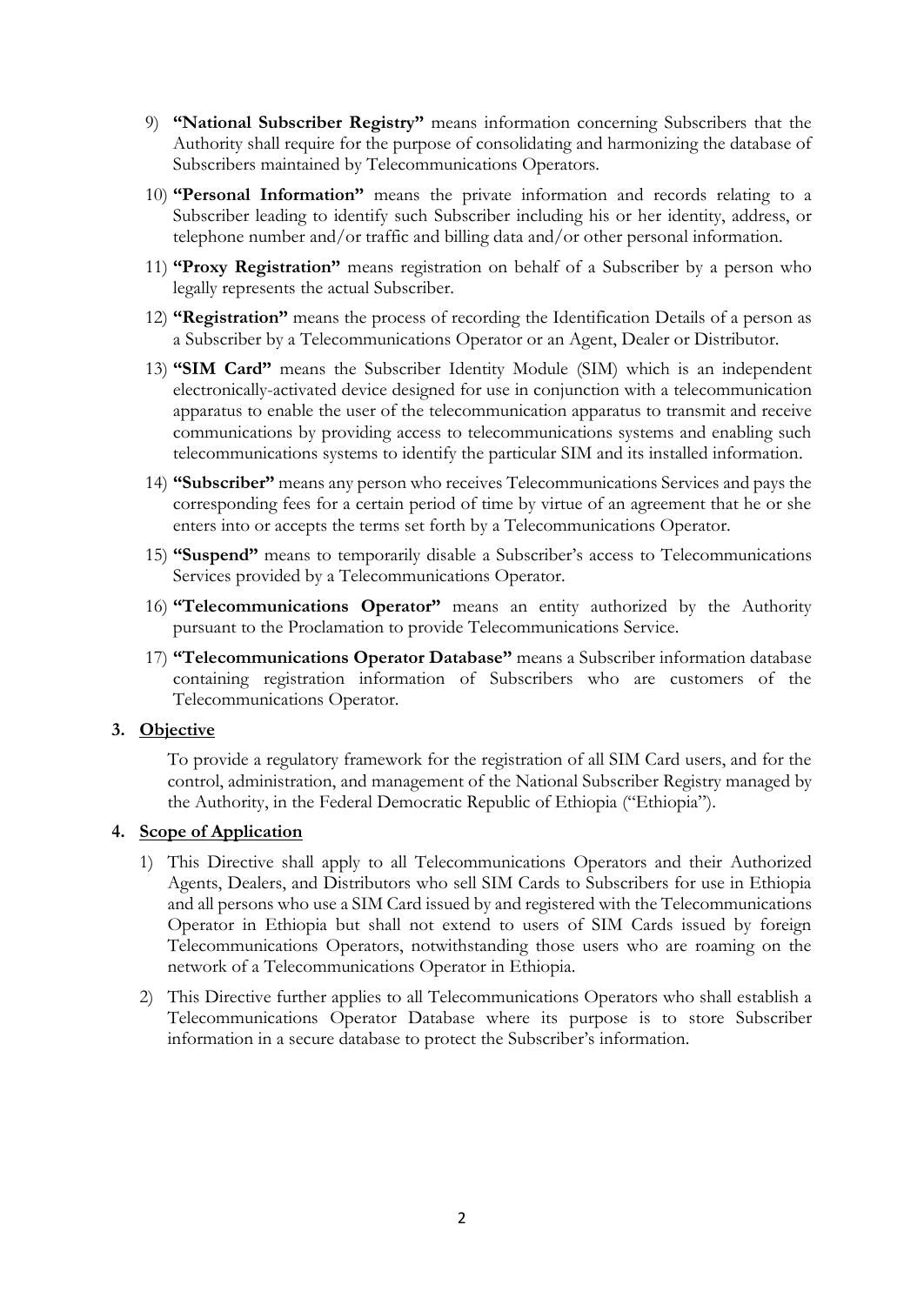#### **PART TWO NATIONAL SUBSCRIBER REGISTRY**

## **5. National Subscriber Registry**

- 1) The Authority shall establish and maintain a database of all registered Subscribers' information in a central database referred to as the "National Subscriber Registry."
- 2) The Authority shall:
	- a) Host the National Subscriber Registry in a secure location on its premise;
	- b) Provide a platform for the storage of Subscriber information;
	- c) Receive and update a Subscriber's information from each Telecommunications Operator within seventy-two (72) hours of the Telecommunications Operator's registration of the Subscriber's information; and,
	- d) Securely access the database for inspection solely to address inquires or to resolve disputes.

## **6. Access to the National Subscriber Database**

The Authority shall hold and protect the Subscriber information contained in the National Subscriber Registry on a strictly confidential basis and no person or entity shall be authorized to access any Subscriber information without the permission of the Authority or required by a court order.

## **PART THREE SIM CARD REGISTRATION**

## **7. SIM Card Registration Process**

- 1) A Telecommunications Operator or Authorized Agent, Dealer, or Distributor shall be the only entity permitted to register a Subscriber.
- 2) Authorized Agents, Dealers, and Distributors shall have written evidence of authorization to register a Subscriber and issue SIM Cards from Telecommunications Operators.
- 3) A Telecommunications Operator shall maintain electronic records of the following:
	- a) Contact information and consent forms signed for all its authorized employees employed by the entity directly tasked with issuing and/or managing SIM Cards;
	- b) Contact information and consent forms signed by Authorized Agents, Dealers, and Distributors which includes, but not limited to, the following information that shall be submitted to the Telecommunications Operator in order to be authorized by the Telecommunications Operator to distribute SIM cards:
		- i). Business License;
		- ii). Taxpayer Identification Number (TIN);
		- iii). Physical location of the business including House Number, Kebele, Woreda, Zone, Sub-City and Region;
		- iv). Mobile number and e-mail address; and,
		- v). Identification card of contact person(s).
	- c) Continually updated list of all SIM Cards sold to its agents and partners for redistribution.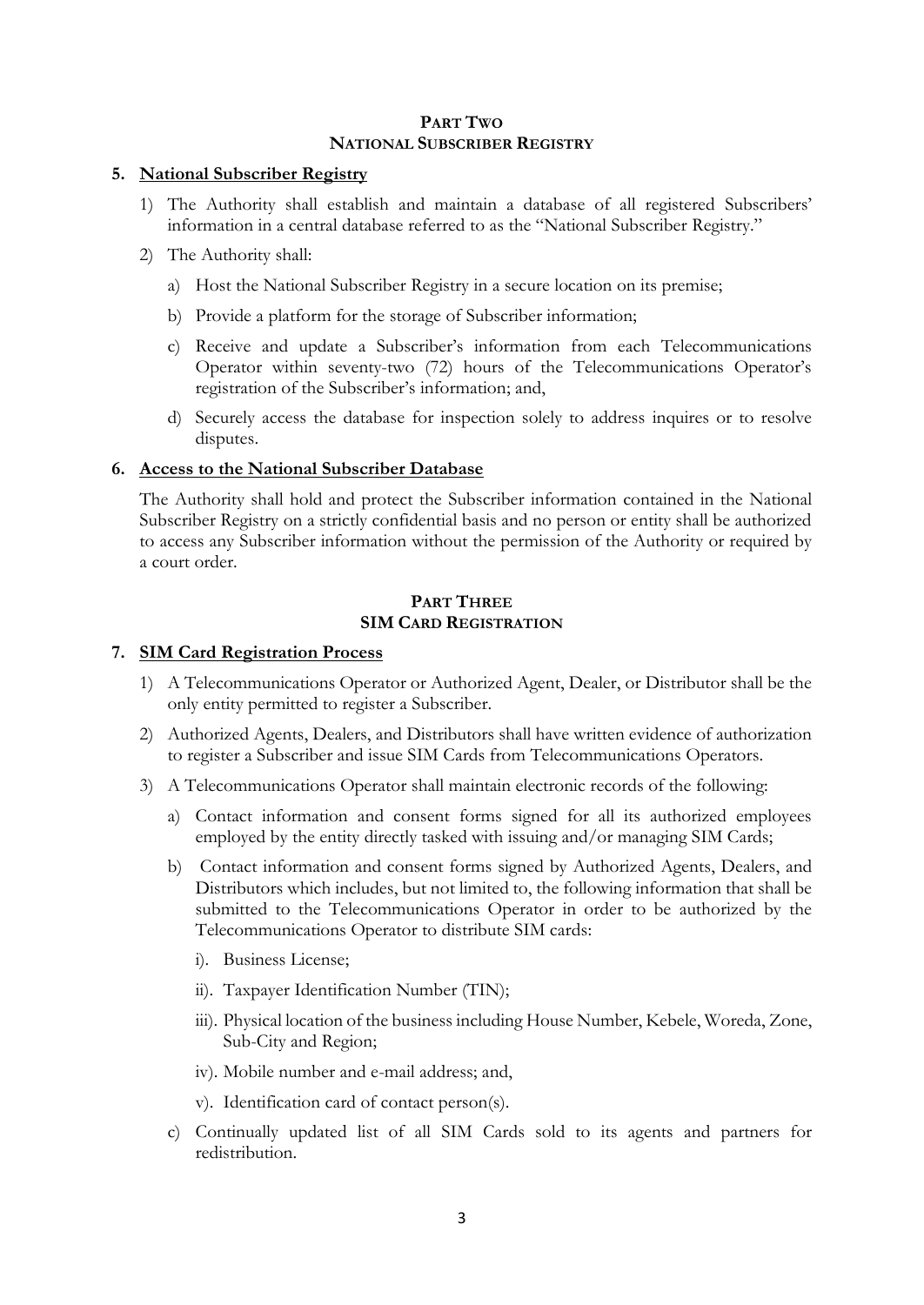- 4) A Telecommunications Operator shall, on a monthly basis, submit to the Authority a verified list of authorized sales of SIM Cards.
- 5) A Telecommunications Operator shall:
	- a) Establish and maintain a database of all registered Subscribers' information digitally in Telecommunications Operator's Database and submit an updated Telecommunications Operator Database to the Authority within seventy-two (72) hours of the Telecommunications Operator's registration of the Subscriber's information; and,
	- b) Restrict access to Subscriber information unless requested by the Authority or required by a court order.

#### **8. Information and Documents Required to Register a Subscriber SIM Card**

- 1) The following minimum information and documents shall be required for a SIM card registration:
	- a) Full name as it appears on a residence identification card, a driver license, or passport;
	- b) Nationality;
	- c) Date of birth;
	- d) Gender;
	- e) Physical address;
	- f) Postal address (where applicable);
	- g) Recent photograph; and,
	- h) Any biometric data, if available.
- 2) Where a Subscriber has another SIM Card registered to his or her name on a network within Ethiopia, that number shall be registered in the Telecommunications Operator's Database;
- 3) If registering a minor under the care of a Guardian, an original or a certified birth certificate must be presented;
- 4) If registering for a business, the following documents shall be presented:
	- a) A letter that includes the name of the business duly signed with a corporate stamp or seal by the managing director or the person who is responsible for the day-to-day management of the statutory body;
	- b) A copy of the business license and the assigned TIN number; and,
	- c) Identification card of the person procuring the service.
- 5) All information provided under this Article that include changes in Subscriber information shall be communicated to the Telecommunications Operator or the Authorized Agent, Dealer, or Distributor within seven (7) working days of the change taking place.
- 6) Anyone who knowingly provides false information to a Telecommunications Operator or an Authorized Agent, Dealer, or Distributor during the registration process will be in breach of this Directive.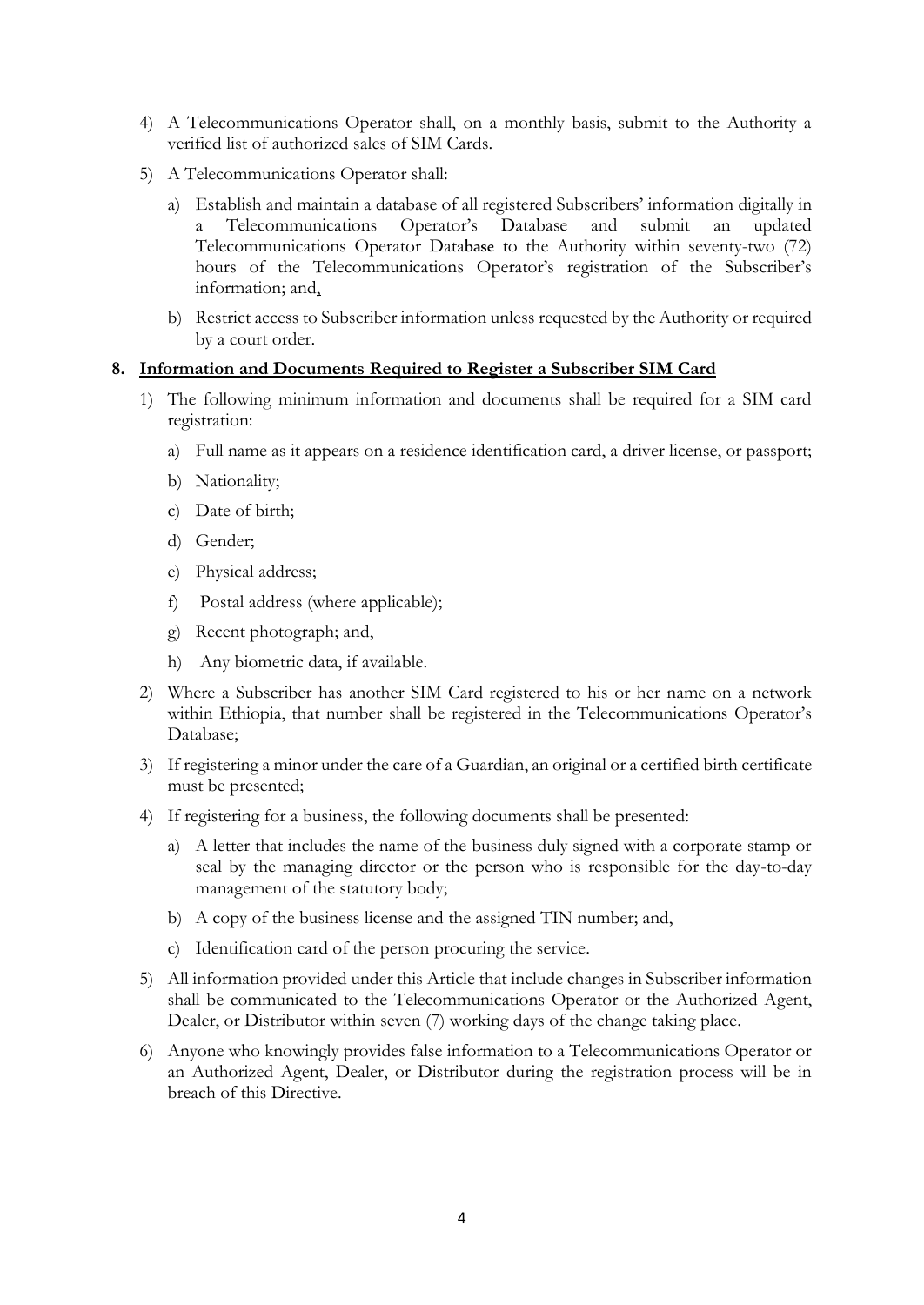# **9. Verification Requirements by Telecommunications Operator, Authorized Agents, Dealers, and Distributors**

- 1) A Telecommunications Operator or an Authorized Agent, Dealer, or Distributor shall require the following document to verify the registration details of a Subscriber:
	- a) Citizens of Ethiopia:
		- a) A valid residence identification card;
		- b) A valid driver's license; or,
		- c) A valid passport.
	- b) Foreign nationals of Ethiopian origin:
		- a) A valid passport; or,
		- b) A valid Ethiopian Origin Identification Card.
	- c) Non-Ethiopians:
		- i). Members of the diplomatic community categorized as resident diplomats by the Ethiopian Ministry of Foreign Affairs:
			- a) A valid passport; and,
			- b) A valid diplomatic identity card.
		- ii). Non-Diplomatic Foreign Citizens and Nationals Residing in Ethiopia
			- a) A valid passport;
			- b) An official employment letter; or,
			- c) Residence permit issued by the Government of Ethiopia.
	- d) Visitors:
		- i). A valid passport; and,
		- ii). A local address (including and where applicable, a commercial establishment providing accommodation), and contact phone number where the visitor can be reached during the visit.
	- e) Private, government, Foreign Non-Government- and Not-for-Profit Organizations and Institutions:
		- i). A letter that includes the name of the business and duly signed with a corporate stamp or seal by the managing director or the person who is responsible for the day-to-day management of the statutory body;
		- ii). A copy of the business license;
		- iii). An assigned TIN number; and,
		- iv). Identification card of the person procuring the service.

#### **10. Registering and Updating Subscriber's Information**

- 1) Telecommunications Operators and Authorized Agents, Dealers, and Distributors shall:
	- a) Register a person as a Subscriber using a common form that is provided by the Authority;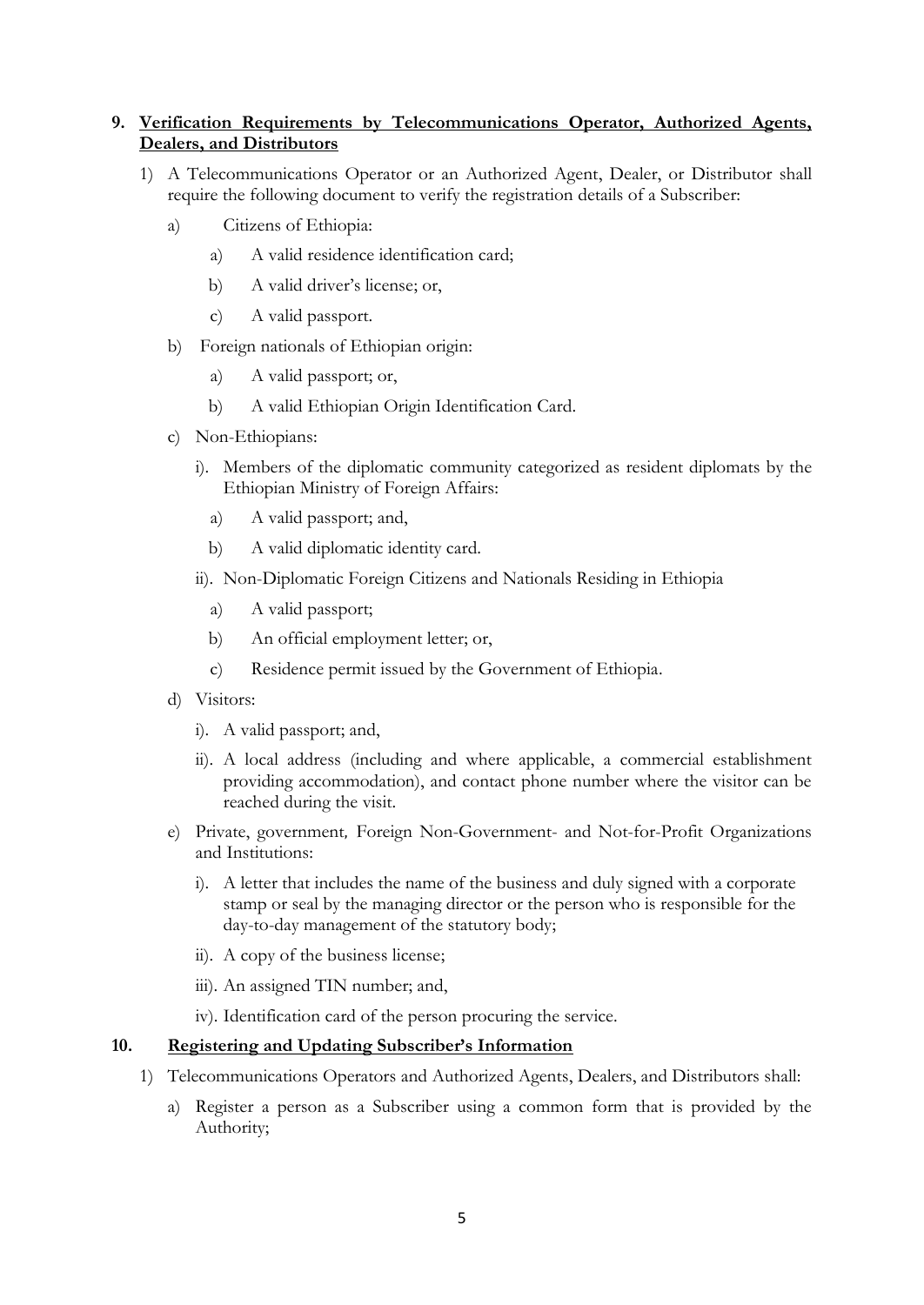- b) Enter the registration details provided by a person in an electronic or physical form;
- c) Require a person to appear before the Telecommunications Operator or its Agent in person; or,
- d) Require a registered Power of Attorney.
- 2) Telecommunications Operators shall:
	- a) Update the information obtained pursuant to Article 8 of this Directive in its Telecommunications Operator's Database;
	- b) Maintain the registration details obtained in an electronic medium in a secure and confidential manner. and,
	- c) Include such Subscriber registration details for updates in the National Subscriber Registry.

#### **11. Registration of Minors**

- 1) A minor who wishes to register a SIM Card shall be accompanied by his or her Guardian possessing relevant Identification Details as provided in Articles 9 and 10 of this Directive;
- 2) The Telecommunications Operator or agent shall record the date of birth of the minor when registering the minor's SIM Card pursuant to Sub-Article (1) of this Article.
- 3) A Guardian accompanying a minor for the purposes of registering a minor's SIM Card under this Article shall be registered as the Subscriber of that particular SIM Card until the minor attains the age of eighteen  $(18)$ ;
- 4) Within not less than one (1) month prior to the minor attaining the age of eighteen (18), the Telecommunications Operator shall advise the minor to register as an adult and shall inform the minor that his or her Telecommunications Services shall be suspended if he or she fails to comply within three (3) months of such notice;

#### **12. Proxy Registration**

There shall be no Proxy Registration of any SIM Card except as otherwise permitted under Article 11 of this Directive.

## **13. Transfer of Ownership of a SIM Card**

- 1) When requesting a transfer in ownership of a SIM Card registered in a person's name, a Subscriber shall make an application to the relevant Telecommunications Operator informing the Telecommunications Operator of his or her intention to cancel the use of the SIM Card and to transfer the benefits, use, and liability of the SIM Card to a particular person.
- 2) When considering such an application under Sub-Article (1) of this Article, the Telecommunications Operator shall apply the registration requirements provided in Articles 8, 9, and 10 of this Directive.

## **14. Providing Access to the Authority**

A Telecommunications Operator shall grant the Authority access to its system, premises, facilities, files, records, and other data to enable the Authority to undertake regulatory audit and ensure the effective compliance of this regulation at any given time.

#### **15. Suspension of Unregistered SIM Card and Notification**

A Telecommunications Operator shall: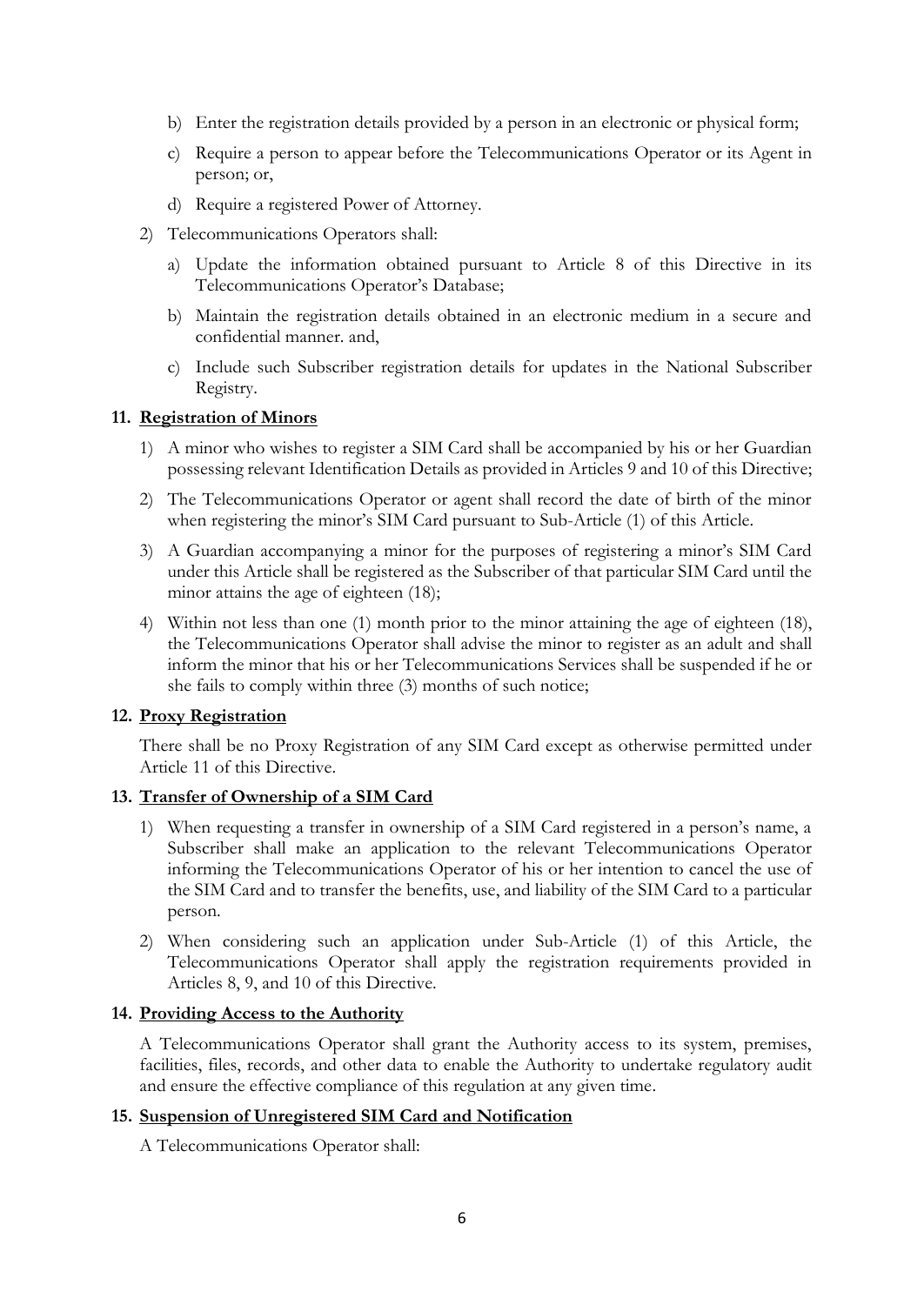- 1) Notify all its unregistered SIM Card users of its intentions to suspend the Telecommunications Services if the unregistered Subscriber does not comply with the provisions of this Directive within sixty (60) working days of the coming into force of this Directive.
- 2) Use the following methods to notify unregistered SIM card users and request compliance by:
	- a) Sending a Short Message Service (SMS) to the unregistered phone number;
	- b) Broadcasting the request on established radio and television channels;
	- c) Posting a notice at all outlets that sell the SIM card of the Telecommunications Operator;
	- d) Printing a notice on a newspaper with national circulation rights; or,
	- e) Publishing notices and postings on the Telecommunication Operator's website and official social media pages.
- 3) Suspend the SIM Card of an unregistered SIM Card user if the unregistered SIM card user fails to comply with this Directive following notifications provided under Sub-Article (1) of this Article.
- 4) A Telecommunications Operator shall reactivate a suspended SIM Card where a Subscriber is found to have complied with these Directives.

#### **PART FOUR**

#### **SALE OF SIM CARDS BY AUTHORIZED AGENTS, DEALERS, AND DISTRIBUTORS**

#### **16. Use of an Authorized Agent, Dealer, and Distributor**

- 1) A Telecommunications Operator may use an Authorized Agent, Dealer, or Distributor to sell and distribute SIM Cards or a built-in SIM Card mobile telephone or SIM-enabled mobile communication equipment or device.
- 2) An Authorized Agent, Dealer, or Distributor who sells and distributes a detachable SIM card or built-in SIM Card mobile telephone or SIM-enabled mobile communication equipment or device shall have written evidence of authorization from the respective Telecommunications operator.
- 3) A Telecommunications Operator shall inspect its Authorized Agent, Dealers, and Distributors on a monthly basis to ensure compliance with SIM card registration requirements of this Directive.

#### **17. Requirements for Authorized Agents, Dealers, and Distributors**

Every Telecommunications Operator shall ensure that an Authorized Agent, Dealer, and Distributor referred to under Sub-Article (2) of Article 16 provide the required information as listed in Sub-Article (3)(b) of Article 7 of this Directive.

#### **18. Submission of Quarterly Reports**

Every Telecommunications Operator shall, on a quarterly basis, submit to the Authority a verified list of its Authorized Agents, Dealers, and Distributors.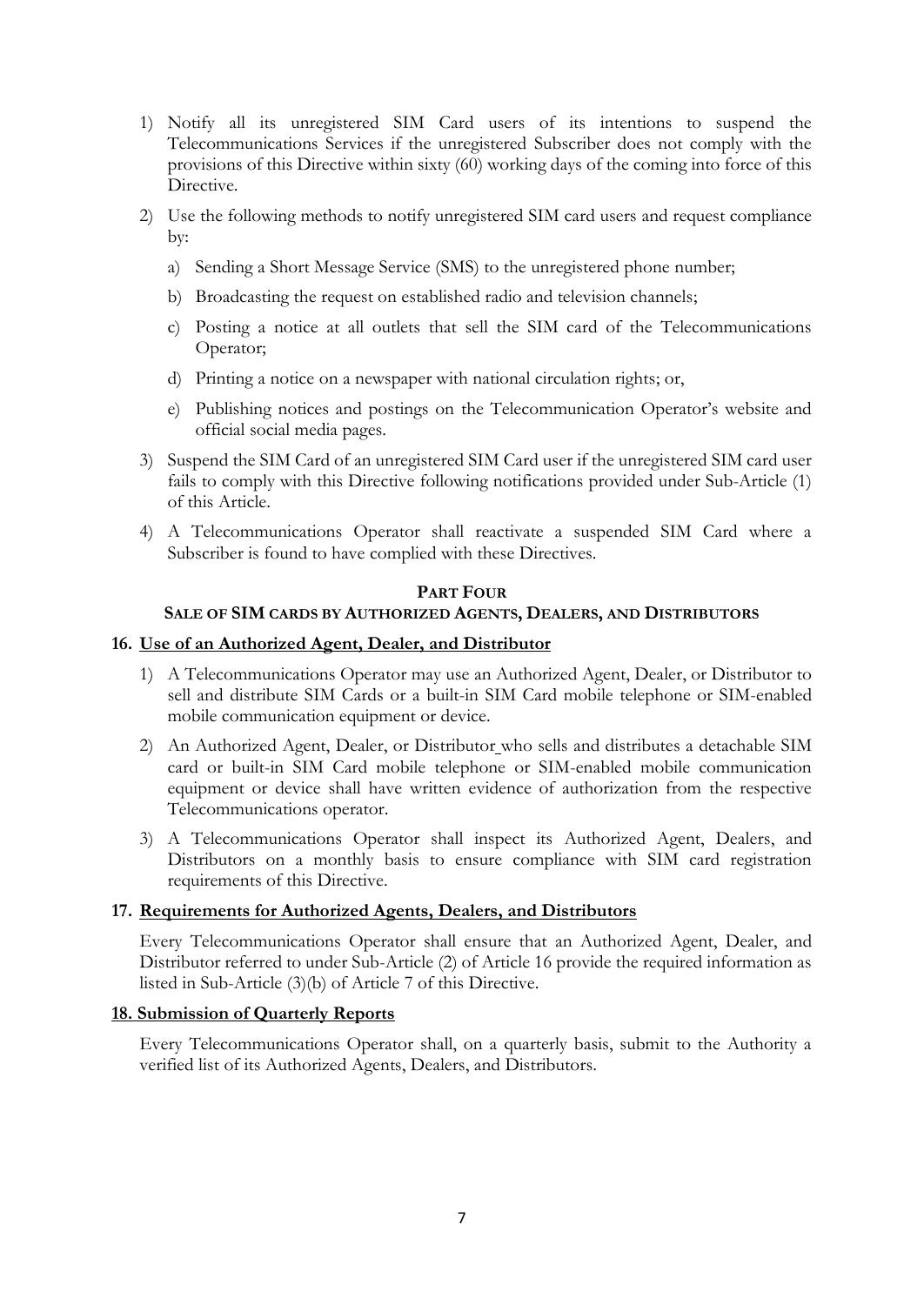#### **PART FIVE**

## **ACTIVATION, DEACTIVATION AND REPLACEMENT OF SIM CARDS**

#### **19. Activation of SIM Cards**

- 1) A Telecommunications Operator shall not activate a SIM Card, built-in SIM Card mobile telephone or SIM-enabled mobile communication equipment or device on its electronic communication system unless the Telecommunications Operator has registered the Subscriber's details pursuant to this Directive.
- 2) The details of a registered SIM Card, built-in SIM Card mobile telephone or SIM-enabled mobile communication equipment or device shall be kept active in the Telecommunications Operator's database as stipulated in this Directive.
- 3) Any activated SIM Card, built-in SIM Card mobile telephone or SIM-enabled mobile communication equipment or device that is not registered as stipulated in this Directive shall be considered unregistered and shall be deactivated.

#### **20. Deactivation of SIM Cards**

- 1) A Telecommunications Operator shall deactivate a Subscriber's SIM Card where:
	- a) Service to the Subscriber has been suspended for a period of three (3) months;
	- b) Upon request by the Subscriber;
	- c) Upon request of a Power of Attorney;
	- d) All efforts to collect outstanding balances have not been successful;
	- e) The Telecommunications Operator or the Authority establish that the Subscriber has provided false information when registering his or her SIM Card;
	- f) The Telecommunications Operator or the Authority establish that a breach has occurred as specified in Article 27 of this Directive;
	- g) The Telecommunications Operator establishes that the Subscriber has not used the SIM Card for six (6) months unless the Subscriber has notified the Telecommunications Operator that such SIM Card will remain idle for more than ninety (90) calendar days consecutively but not exceeding a period of twelve (12) months from the date of notification.; or
	- h) A family member or Authorized Agent of the Subscriber presents a death certificate of the Subscriber.
- 2) Notwithstanding Article 8 of this Directive, where an authorized government representative informs the Authority that a Subscriber has provided false information for registration of a SIM Card, the Authority shall notify the Telecommunications Operator of the complaint and the intended deactivation of the Subscriber's SIM Card.
- 3) Where information under Sub-Article (2) of this Article has been provided to the Authority, a Telecommunications Operator shall give the Subscriber against whom such information has been reported an opportunity to be heard before deactivating the SIM Card, built-in SIM Card mobile telephone or SIM-enabled mobile communication equipment or device;
- 4) Where a SIM Card, built-in SIM Card mobile telephone or SIM-enabled mobile communication equipment or device has been deactivated, the Telecommunications Operator shall retain the records of the relevant Subscriber for three (3) months;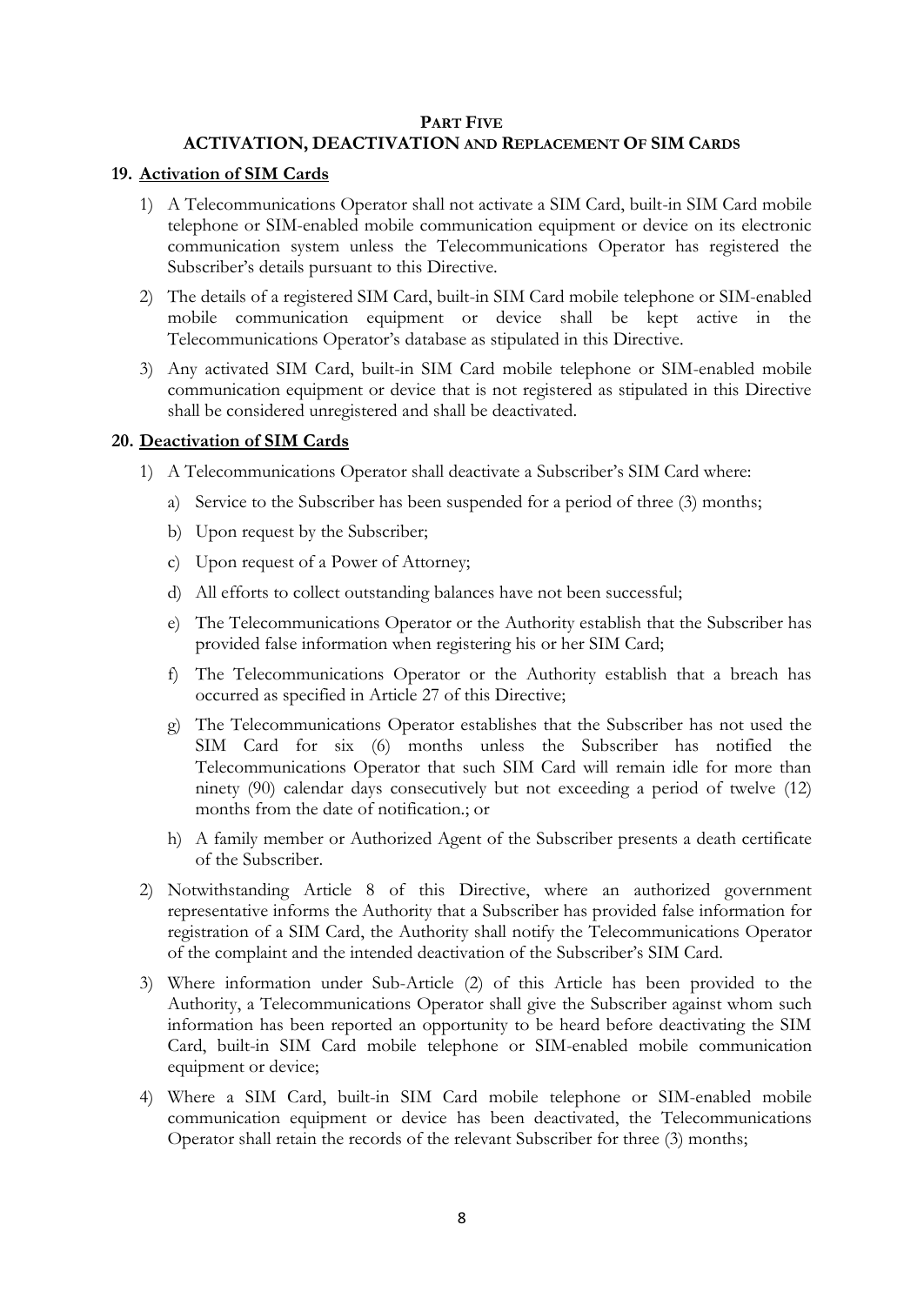5) A Subscriber whose SIM Card, built-in SIM Card telephone or SIM-enabled mobile communication equipment or device has been deactivated may resubmit a new request for registration of the same number subject to availability.

## **21. Replacement of a Lost, Stolen, or Damaged SIM Card**

A Telecommunications Operator shall replace a lost, stolen, or damaged SIM Card upon verification of the original registration and ownership of the SIM Card.

## **22. Requirement to Submit Quarterly Reports on Deactivated Accounts**

A Telecommunications Operator shall submit quarterly reports to the Authority of the record of deactivated and suspended Subscribers and shall update the Telecommunications Operator's Database accordingly.

#### **PART SIX DISPUTE RESOLUTION**

## **23. Right to Dispute the Authority's Findings**

- 1) A Telecommunications Operator has the right to dispute any fine imposed by the Authority by submitting the decision review request in writing to the Authority within seven (7) working days from the date of the imposed fine.
- 2) Following the written request, the Authority shall respond to the Telecommunications Operator not later than twenty (20) working days whether:
	- a) The Authority requires additional information from the Telecommunications Operator prior to reaching a decision;
	- b) The Authority has accepted the Telecommunications Operator's appeal; or,
	- c) The Authority has denied the Telecommunications Operator's request and shall inform the Telecommunications Operator's rights to seek resolution of the dispute in accordance with the procedures established in the Authority's Dispute Resolution Directive.

#### **PART SEVEN**

## **SECURITY AND CONFIDENTIALITY OF SUBSCRIBERS' REGISTRATION DETAILS**

## **24. Security and Confidentiality of Subscriber Information**

A Telecommunications Operator shall:

- 1) Take all reasonable steps to ensure the security and confidentiality of its Subscribers' registration details;
- 2) Notify the Authority of the steps taken and processes introduced to ensure the security and confidentiality of its Subscribers' registration details within thirty (30) days after this Directive comes into force;
- 3) Verify the accuracy and authenticity of information related to a Subscriber's details contained in its Operator's Database as required by the Authority from time to time;
- 4) Update the Authority, on a monthly basis, of any Subscriber changes to the Operator's Database;
- 5) Notify the Authority of any data breach that compromises Subscriber information within seven (7) working days from the discovery of the breach; and,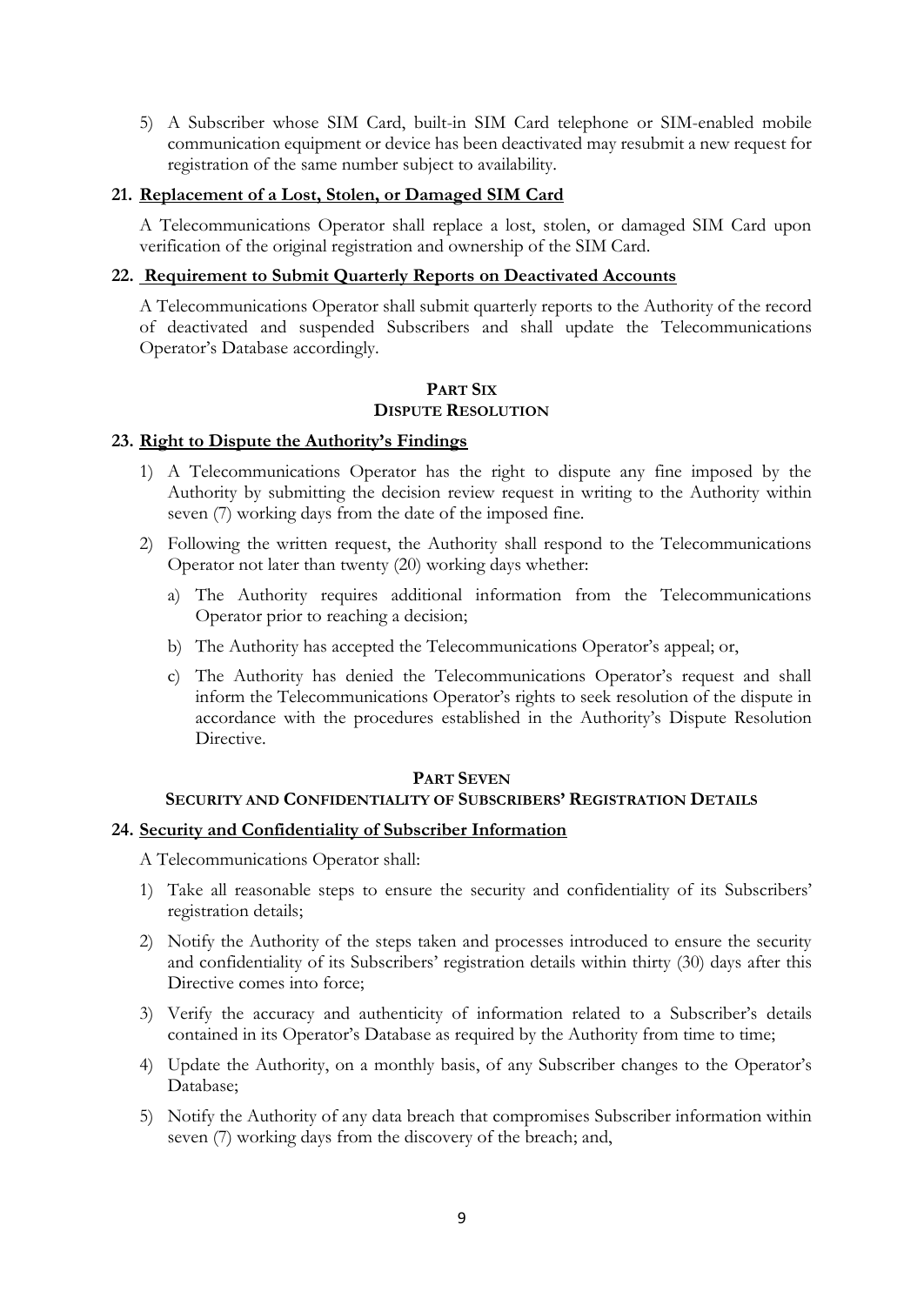6) Notify the affected Subscribers of any data breach including instructions on how to manage the compromise.

### **PART EIGHT COMPLIANCE AND ENFORCEMENT**

#### **25. Compliance**

The Authority shall monitor a Telecommunications Operator's compliance with the provisions of the Proclamation and this Directive.

#### **26. Enforcement**

- 1) Where the Authority, consistent with the provisions of this Directive, the Proclamation, and other instruments that the Authority may issue, determines that a Telecommunications Operator has violated the provisions of this Directive, it shall impose remedies pursuant to Article 52 of the Proclamation, that shall include fines or restitution.
- 2) Without prejudice to Article 28 of this Directive and Sub-Article (1) of this Article, the Authority's remedies and sanctions shall be guided by the Council of Ministers Regulation issued pursuant to Article 52(6) of the Proclamation that determines the types of infractions that would result in license revocation, suspension, and other administrative measures and stipulate the penalties and the amount of fines to be paid.

## **PART NINE MISCELLANEOUS**

#### **27. Breach Under This Directive**

Failure to comply with the provisions and requirements provided in this Directive shall result in a breach of this Directive.

#### **28. Penalties**

The Authority shall impose a penalty in the form of fines on a Telecommunications Operator or its Authorized Agents, Dealers, and Distributors where they:

- 1) Fail to capture, register, deregister or record the verified details of a Subscriber to the Telecommunications Operator's Database as required by this Directive;
- 2) Activate any SIM Card without capturing, registering, and updating the Telecommunications Operator's Database;
- 3) Refuse service to a Subscriber notwithstanding the fact that a Subscriber fulfils all the requirements as listed in Article 8 of this Directive;
- 4) Fail to protect the privacy of the Subscriber as required by this Directive; and,
- 5) Are found to be in breach of any part of this Directive.

#### **29. Amendment**

The Authority may, at any time, when it deems it necessary, amend this Directive by notifying all Telecommunications Operators in advance and conducting a stakeholder consultation process in line with the provisions of the Proclamation.